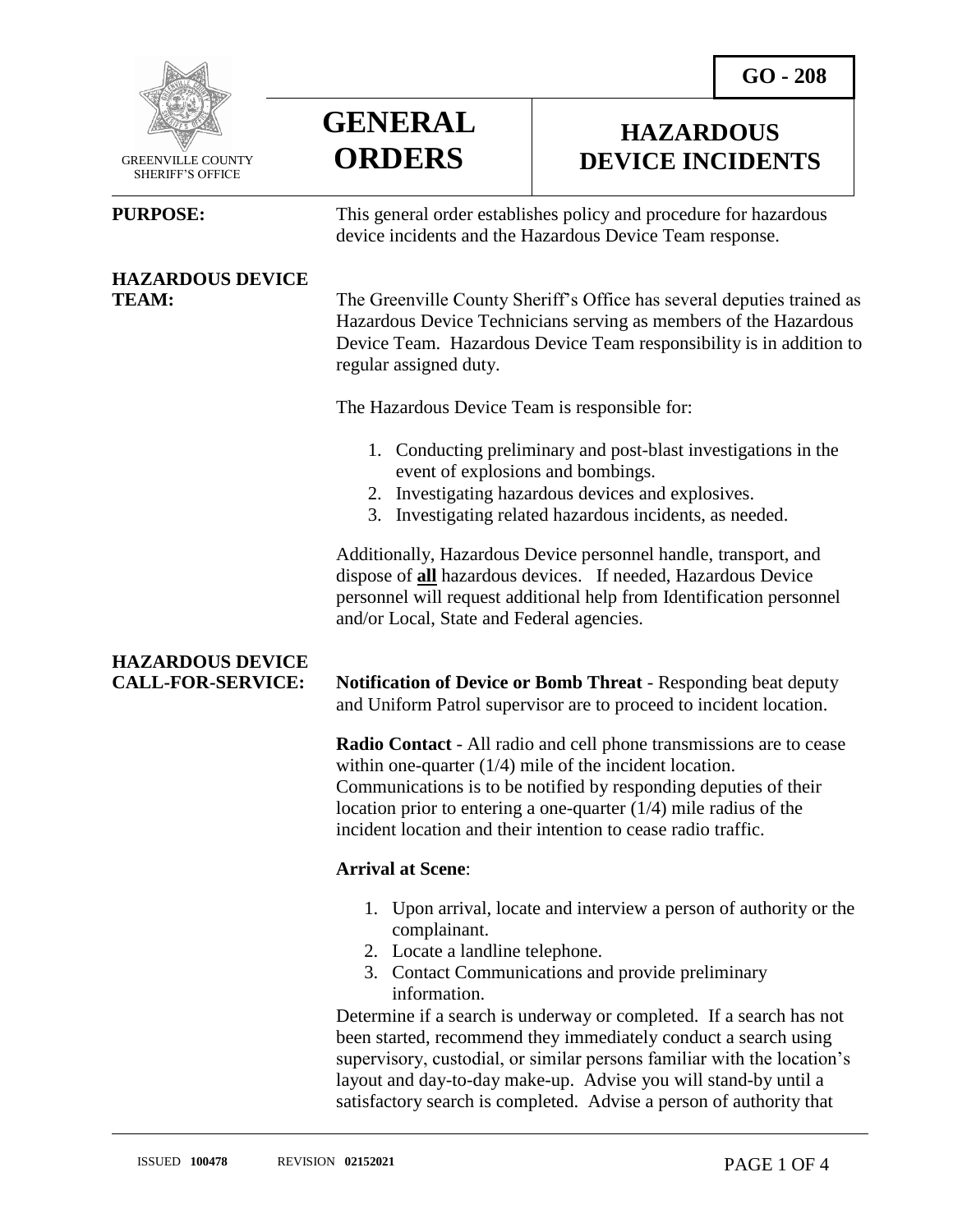j

conducting a search of the premises is their responsibility and it is Sheriff's Office policy not to actively participate in the search operation unless required by exigent circumstances.

#### **Search:**

- 1. Deploy searchers to cover the exterior and interior of the premises as quickly as possible.
- 2. A Uniform Patrol supervisor will assess the need for establishing a command post with telephone connections. If a post is established, search teams are to be made aware of this location and the telephone number.
- 3. If the threat indicated the location of the bomb, it should be checked first.
- 4. If no device location was indicated, recommend the following priorities:
	- Building exterior.
	- Public access areas, i.e., lobbies, restrooms, etc.
	- Stairwells.
	- Engineering space, including janitorial closets and lockers.
	- Areas normally occupied by employees are the least likely and should be searched last.
- 5. Business staff should maintain a supervisory role, unless circumstances dictate their more active participation to successfully complete the search.

#### **Suspicious package or device is located:**

- 1. **DO NOT TOUCH THE SUSPICIOUS OBJECT.**
- 2. Secure a minimum three hundred-foot (300) to one thousandfoot (1000) radius surrounding the suspicious object.
- 3. Contact Communications by phone and request the Hazardous Device Team.

**Evacuation -** The only public safety person who has the authority to order an evacuation of any building, street, or neighborhood is the Fire Chief or his designee**.** If a Deputy arrives on scene before the Fire Department, they may render the area safe of bystanders and/or motorist. Once the Fire Department arrives at the scene, their OIC will take control of any evacuation order and the Sheriff's Office will provide whatever assistance is necessary.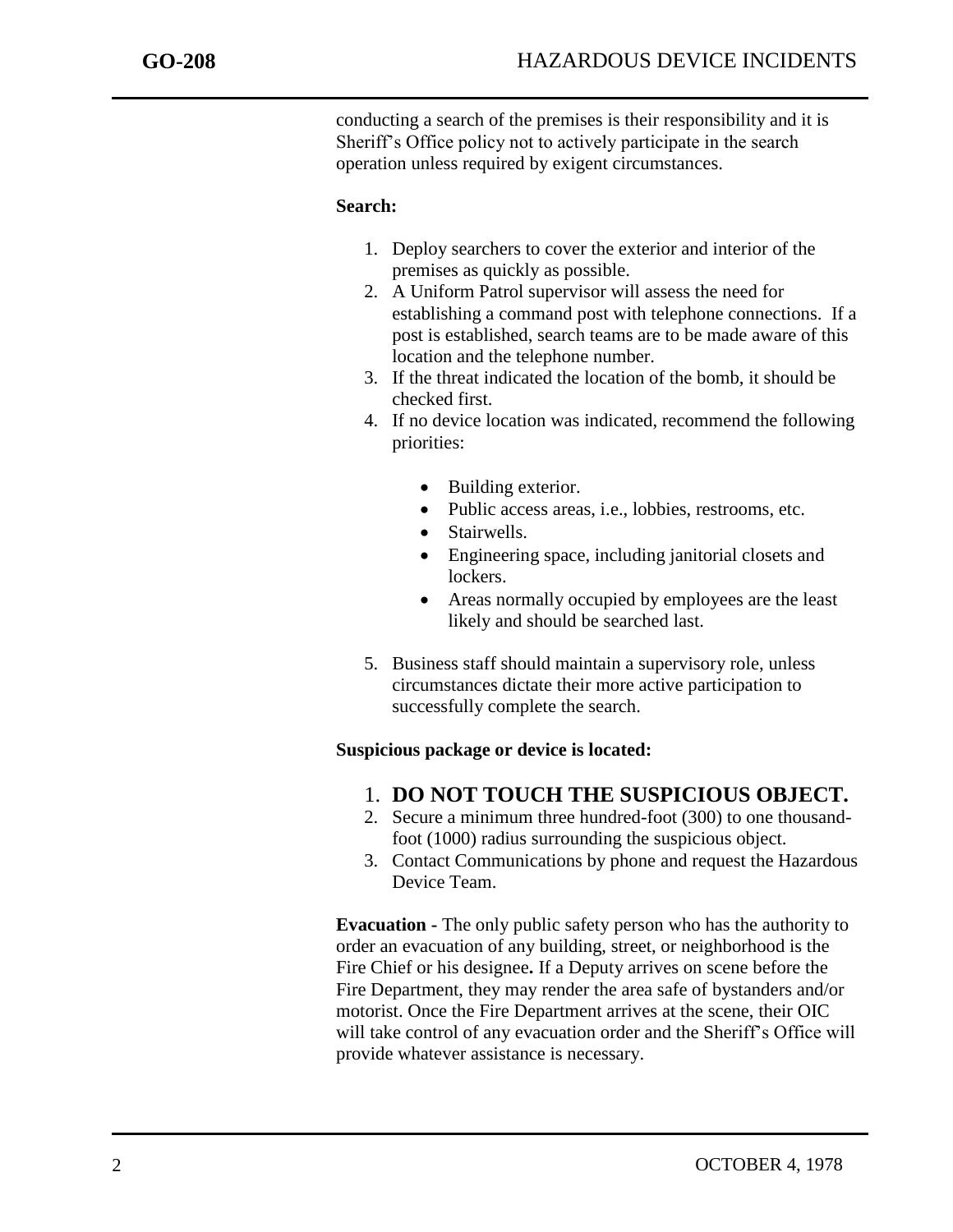j

- 1. The decision to evacuate the premises is usually a managerial decision made by the owner. Whoever has the responsibility must be aware that it is a mistake to move a large number of people unless complete control of the situation is maintained. The decision to evacuate should take into consideration various factors: The source of information about the threats.
- 2. Is this the first time or have there been repetitive threats, searches and evacuation?
- 3. Are employees or students excused from work or school because of such threats?
- 4. Did a first bomb call, followed by evacuation, possibly precipitate a second bomb threat?
- 5. The size of the building, number of occupants and type of occupancy are other factors in determining whether to evacuate.

These considerations assist in evaluating the validity of threats.

### **NOTIFICATION:** A command post is set-up outside of the three hundred-foot (300') radius.

Communications is contacted by way of telephone and advised to notify the following:

- 1. Hazardous Device Team.
- 2. Watch Commander.
- 3. Local fire department and Emergency Medical Service and request their presence at the incident scene.

As circumstances dictate and at the discretion of the watch commander, the following individuals may also need to be notified:

- 1. Sheriff
- 2. Chief Deputy
- 3. Majors
- 4. Commander of Uniform Patrol

Communications is to request all responding personnel to cease radio transmissions within one-quarter (1/4) mile of the incident location. A landline telephone is used to acknowledge their arrival at the incident location.

# **TRAFFIC AND**

The Uniform Patrol supervisor at the scene is in charge of traffic control, crowd control and evacuation, in compliance with requests from Hazardous Device personnel.

### **COMMAND POST AND PERSONNEL**